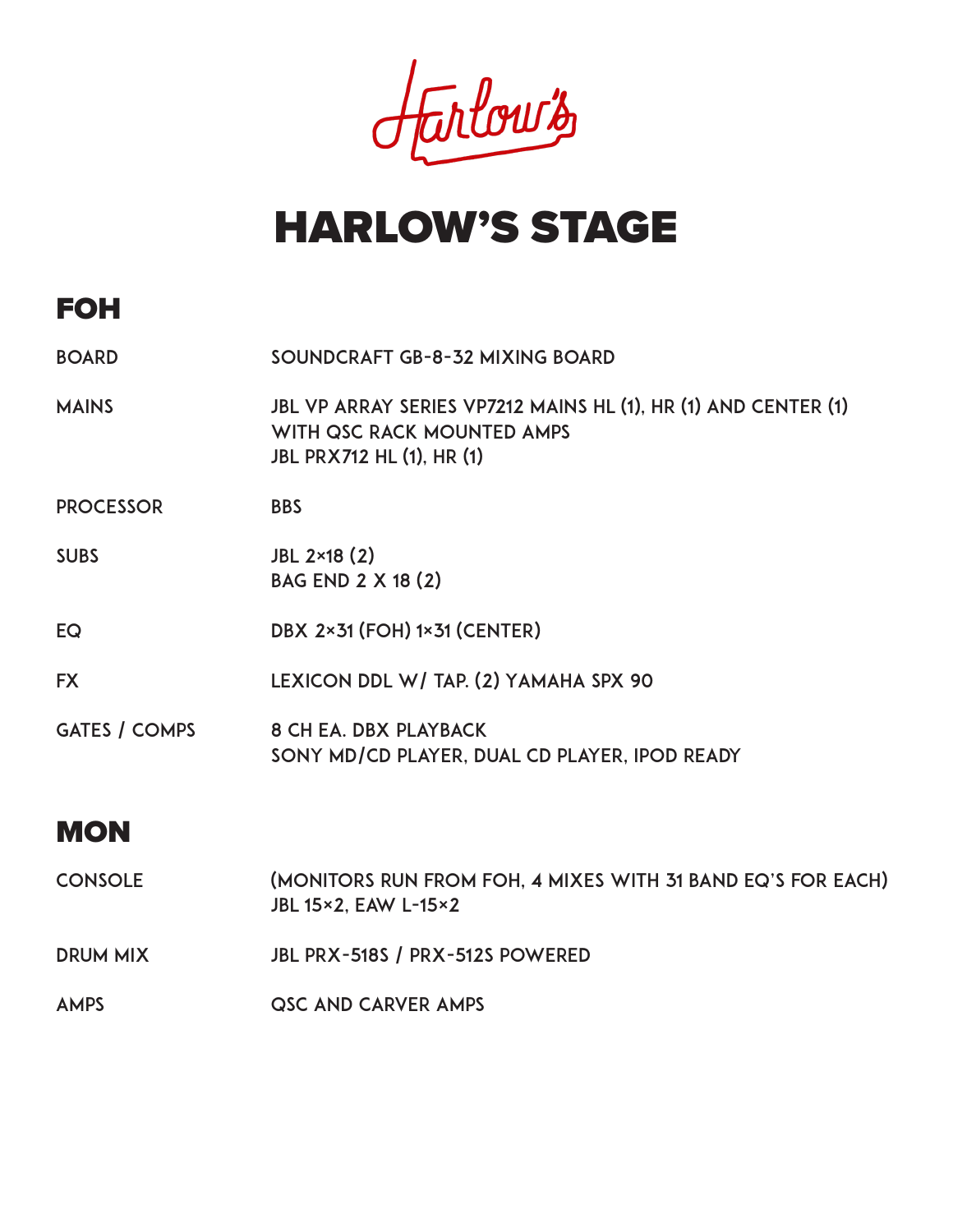## MICROPHONES / DIRECT BOXES

- **MICROPHONES** Shure SM-58, SM-57's (3) and SM-81 Sennheiser 604, AKG D112, C1000
- DI Stewart, Whirlwind, Pro-Co, active and passive

#### STAGE

| <b>DIMENSIONS</b> | 26' WIDE X 14' DEEP X 2' HIGH (HEIGHT MEASURED FROM CLUB / |
|-------------------|------------------------------------------------------------|
|                   | DANCE FLOOR)                                               |

CURTAIN Full stage curtain (manual)

#### LIGHTING

CONTROL ChamSys MagicQ MQ50

**LIGHTS** SIXBAR 1000;12x12 Watt 6 Color LED Bar (4) KL FRESNEL 4; 50W WARM WHITE LED FRESNEL W/ MANUAL ZOOM (3) SIXPAR 100; 6-IN-1 LED PAR 7X12W (10) DARTZ 360; 50W RGB LED Beam Moving Head w/ 360 pan/tilt (6) ZCL 360i; 90W RGBW 360 moving head w/ Zoom (6)

HAZER Martin Magnum (Water Based)

SEE NEXT PAGE FOR LIGHTing VISUALS